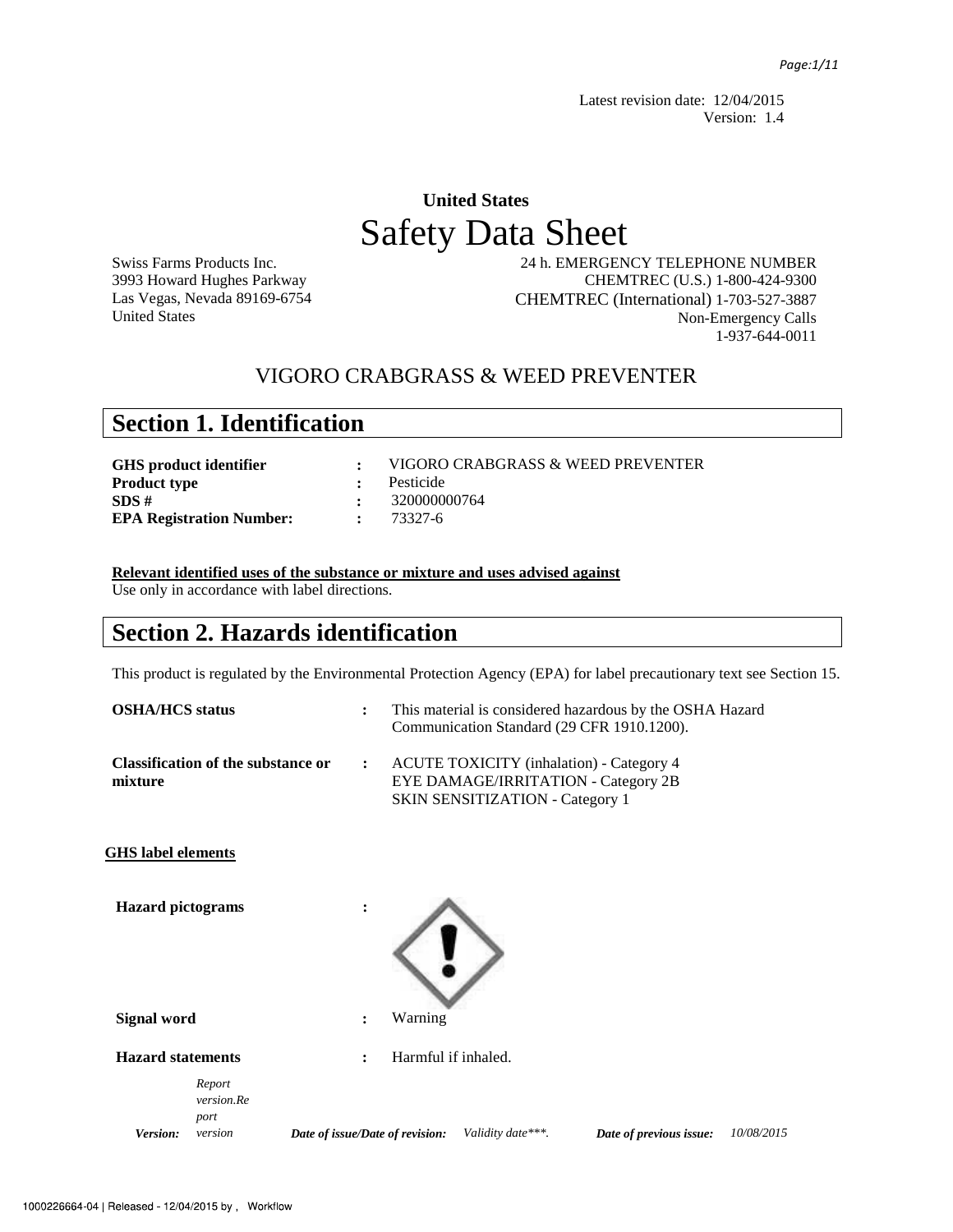Causes eye irritation. May cause an allergic skin reaction.

| <b>Precautionary statements</b> |  |
|---------------------------------|--|
|                                 |  |

| <b>General</b>                     | $\ddot{\cdot}$ | Read label before use. Keep out of reach of children. If medical advice<br>is needed, have product container or label at hand.                                                                                                                                                                                                                                                                                                                                                                                     |
|------------------------------------|----------------|--------------------------------------------------------------------------------------------------------------------------------------------------------------------------------------------------------------------------------------------------------------------------------------------------------------------------------------------------------------------------------------------------------------------------------------------------------------------------------------------------------------------|
| <b>Prevention</b>                  | $\ddot{\cdot}$ | Wear protective gloves. Wear eye or face protection. Use only<br>outdoors or in a well-ventilated area. Avoid breathing dust. Wash<br>hands thoroughly after handling. Contaminated work clothing should<br>not be allowed out of the workplace.                                                                                                                                                                                                                                                                   |
| <b>Response</b>                    | $\ddot{\cdot}$ | IF INHALED: Remove victim to fresh air and keep at rest in a<br>position comfortable for breathing. Call a POISON CENTER or<br>physician if you feel unwell. IF ON SKIN: Wash with plenty of soap<br>and water. Wash contaminated clothing before reuse. If skin irritation<br>or rash occurs: Get medical attention. IF IN EYES: Rinse cautiously<br>with water for several minutes. Remove contact lenses, if present and<br>easy to do. Continue rinsing. If eye irritation persists: Get medical<br>attention. |
| <b>Storage</b>                     | $\ddot{\cdot}$ | Not applicable.                                                                                                                                                                                                                                                                                                                                                                                                                                                                                                    |
| <b>Disposal</b>                    | $\ddot{\cdot}$ | Dispose of contents and container in accordance with all local,<br>regional, national and international regulations.                                                                                                                                                                                                                                                                                                                                                                                               |
| <b>Supplemental label elements</b> |                | None known.                                                                                                                                                                                                                                                                                                                                                                                                                                                                                                        |
| Hazards not otherwise classified   |                | None known.                                                                                                                                                                                                                                                                                                                                                                                                                                                                                                        |

## **Section 3. Composition/information on ingredients**

| Substance/mixture             | Mixture          |
|-------------------------------|------------------|
| <b>Chemical name</b>          | : Not available. |
| Other means of identification | : Not available. |

Any concentration shown as a range is to protect confidentiality or is due to batch variation.

**There are no ingredients present which, within the current knowledge of the supplier and in the concentrations applicable, are classified as hazardous to health or the environment, are PBTs, vPvBs or Substances of equivalent concern, or have been assigned a workplace exposure limit and hence require reporting in this section.** 

**Occupational exposure limits, if available, are listed in Section 8.**

## **Section 4. First aid measures**

#### **Description of necessary first aid measures**

| Eve contact       |                              | medical attention.              |                   | Immediately flush eyes with plenty of water, occasionally lifting the<br>upper and lower eyelids. Check for and remove any contact lenses.<br>Continue to rinse for at least 10 minutes. If irritation persists, get |            |
|-------------------|------------------------------|---------------------------------|-------------------|----------------------------------------------------------------------------------------------------------------------------------------------------------------------------------------------------------------------|------------|
| <b>Inhalation</b> |                              |                                 |                   | Remove victim to fresh air and keep at rest in a position comfortable                                                                                                                                                |            |
|                   | Report<br>version.Re<br>port |                                 |                   |                                                                                                                                                                                                                      |            |
| Version:          | version                      | Date of issue/Date of revision: | Validity date***. | Date of previous issue:                                                                                                                                                                                              | 10/08/2015 |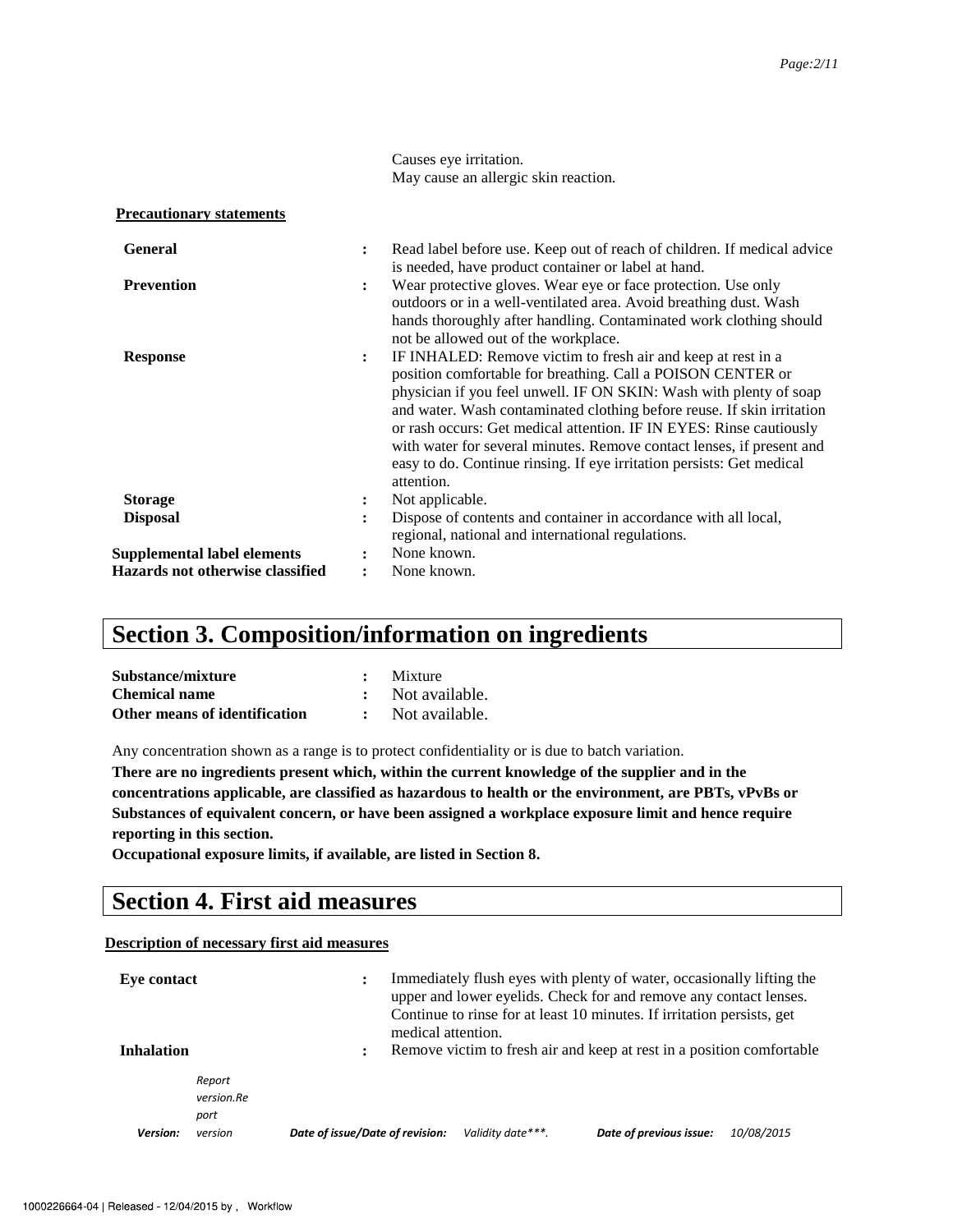|                     | for breathing. If it is suspected that fumes are still present, the rescuer<br>should wear an appropriate mask or self-contained breathing                                                                                                  |
|---------------------|---------------------------------------------------------------------------------------------------------------------------------------------------------------------------------------------------------------------------------------------|
|                     | apparatus. If not breathing, if breathing is irregular or if respiratory<br>arrest occurs, provide artificial respiration or oxygen by trained                                                                                              |
|                     | personnel. Get medical attention if adverse health effects persist or are                                                                                                                                                                   |
|                     | severe. If necessary, call a poison center or physician. If unconscious,<br>place in recovery position and get medical attention immediately.<br>Maintain an open airway.                                                                   |
| <b>Skin contact</b> | Wash with plenty of soap and water. Remove contaminated clothing<br>$\ddot{\cdot}$<br>and shoes. Wash contaminated clothing thoroughly with water before<br>removing it, or wear gloves. Continue to rinse for at least 10 minutes.         |
|                     | Get medical attention. In the event of any complaints or symptoms,<br>avoid further exposure. Wash clothing before reuse. Clean shoes<br>thoroughly before reuse.                                                                           |
| <b>Ingestion</b>    | Wash out mouth with water. If material has been swallowed and the<br>$\ddot{\phantom{a}}$<br>exposed person is conscious, give small quantities of water to drink.<br>Do not induce vomiting unless directed to do so by medical personnel. |
|                     | Get medical attention if adverse health effects persist or are severe.                                                                                                                                                                      |
|                     | Never give anything by mouth to an unconscious person.                                                                                                                                                                                      |

#### **Most important symptoms/effects, acute and delayed**

#### **Potential acute health effects**

| <b>Eye contact</b>         |                                   |                                 |                                   | Causes eye irritation.                                                               |                                                                                                                                            |            |
|----------------------------|-----------------------------------|---------------------------------|-----------------------------------|--------------------------------------------------------------------------------------|--------------------------------------------------------------------------------------------------------------------------------------------|------------|
| <b>Inhalation</b>          |                                   |                                 | Harmful if inhaled.               |                                                                                      |                                                                                                                                            |            |
| <b>Skin contact</b>        |                                   |                                 |                                   | May cause an allergic skin reaction.                                                 |                                                                                                                                            |            |
| <b>Ingestion</b>           |                                   | $\ddot{\cdot}$                  |                                   | May be irritating to mouth, throat and stomach.                                      |                                                                                                                                            |            |
|                            | Over-exposure signs/symptoms      |                                 |                                   |                                                                                      |                                                                                                                                            |            |
| <b>Eye contact</b>         |                                   | $\ddot{\cdot}$                  | irritation<br>watering<br>redness | Adverse symptoms may include the following:                                          |                                                                                                                                            |            |
| <b>Inhalation</b>          |                                   | $\ddot{\cdot}$                  | No specific data.                 |                                                                                      |                                                                                                                                            |            |
| <b>Skin contact</b>        |                                   | $\ddot{\cdot}$                  | irritation<br>redness             | Adverse symptoms may include the following:                                          |                                                                                                                                            |            |
| <b>Ingestion</b>           |                                   | $\ddot{\cdot}$                  | No specific data.                 |                                                                                      |                                                                                                                                            |            |
|                            |                                   |                                 |                                   | Indication of immediate medical attention and special treatment needed, if necessary |                                                                                                                                            |            |
| Notes to physician         |                                   | $\ddot{\cdot}$                  |                                   |                                                                                      | Treat symptomatically. Contact poison treatment specialist<br>immediately if large quantities have been ingested or inhaled.               |            |
| <b>Specific treatments</b> |                                   | ፡                               |                                   | No specific treatment.                                                               |                                                                                                                                            |            |
|                            | <b>Protection of first-aiders</b> | $\ddot{\cdot}$                  |                                   |                                                                                      | No action shall be taken involving any personal risk or without<br>suitable training. If it is suspected that fumes are still present, the |            |
|                            | Report<br>version.Re<br>port      |                                 |                                   |                                                                                      |                                                                                                                                            |            |
| Version:                   | version                           | Date of issue/Date of revision: |                                   | Validity date***.                                                                    | Date of previous issue:                                                                                                                    | 10/08/2015 |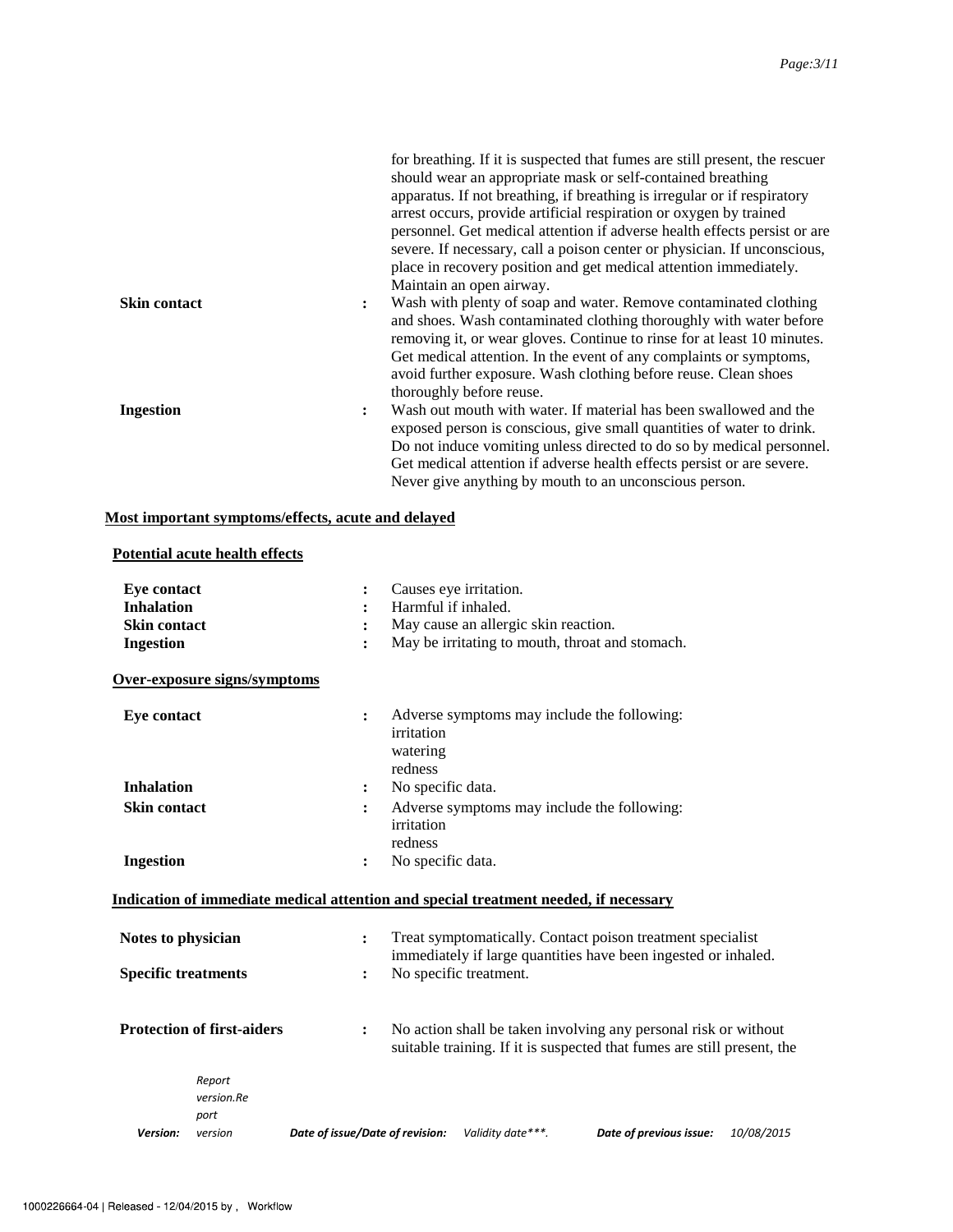rescuer should wear an appropriate mask or self-contained breathing apparatus. Wash contaminated clothing thoroughly with water before removing it, or wear gloves.

**See toxicological information (Section 11)** 

## **Section 5. Fire-fighting measures**

#### **Extinguishing media**

| Suitable extinguishing media<br>Unsuitable extinguishing media | Use an extinguishing agent suitable for the surrounding fire.<br>None known.<br>٠                                                                                                                                   |
|----------------------------------------------------------------|---------------------------------------------------------------------------------------------------------------------------------------------------------------------------------------------------------------------|
| Specific hazards arising from the<br>chemical                  | No specific fire or explosion hazard.<br>$\ddot{\phantom{a}}$                                                                                                                                                       |
| <b>Hazardous thermal</b><br>decomposition products             | Decomposition products may include the following materials:<br>$\ddot{\cdot}$<br>carbon dioxide<br>carbon monoxide<br>metal oxide/oxides                                                                            |
| Special protective actions for fire-<br>fighters               | Promptly isolate the scene by removing all persons from the vicinity<br>$\ddot{\cdot}$<br>of the incident if there is a fire. No action shall be taken involving any<br>personal risk or without suitable training. |
| Special protective equipment for<br>fire-fighters              | Fire-fighters should wear appropriate protective equipment and self-<br>$\ddot{\cdot}$<br>contained breathing apparatus (SCBA) with a full face-piece operated<br>in positive pressure mode.                        |

## **Section 6. Accidental release measures**

#### **Personal precautions, protective equipment and emergency procedures**

| For non-emergency personnel      | $\ddot{\cdot}$       | No action shall be taken involving any personal risk or without<br>suitable training. Evacuate surrounding areas. Keep unnecessary and<br>unprotected personnel from entering. Do not touch or walk through<br>spilled material. Provide adequate ventilation. Wear appropriate<br>respirator when ventilation is inadequate. Put on appropriate personal<br>protective equipment. |
|----------------------------------|----------------------|------------------------------------------------------------------------------------------------------------------------------------------------------------------------------------------------------------------------------------------------------------------------------------------------------------------------------------------------------------------------------------|
| For emergency responders         | $\ddot{\phantom{a}}$ | If specialised clothing is required to deal with the spillage, take note of<br>any information in Section 8 on suitable and unsuitable materials. See<br>also the information in "For non-emergency personnel".                                                                                                                                                                    |
| <b>Environmental precautions</b> | $\ddot{\cdot}$       | Avoid dispersal of spilled material and runoff and contact with soil,<br>waterways, drains and sewers. Inform the relevant authorities if the<br>product has caused environmental pollution (sewers, waterways, soil<br>or air).                                                                                                                                                   |

#### **Methods and materials for containment and cleaning up**

| <b>Spill</b> |                              |                                 |                   | Move containers from spill area. Approach release from upwind.<br>Prevent entry into sewers, water courses, basements or confined areas. |                   |
|--------------|------------------------------|---------------------------------|-------------------|------------------------------------------------------------------------------------------------------------------------------------------|-------------------|
|              | Report<br>version.Re<br>port |                                 |                   |                                                                                                                                          |                   |
| Version:     | version                      | Date of issue/Date of revision: | Validity date***. | Date of previous issue:                                                                                                                  | <i>10/08/2015</i> |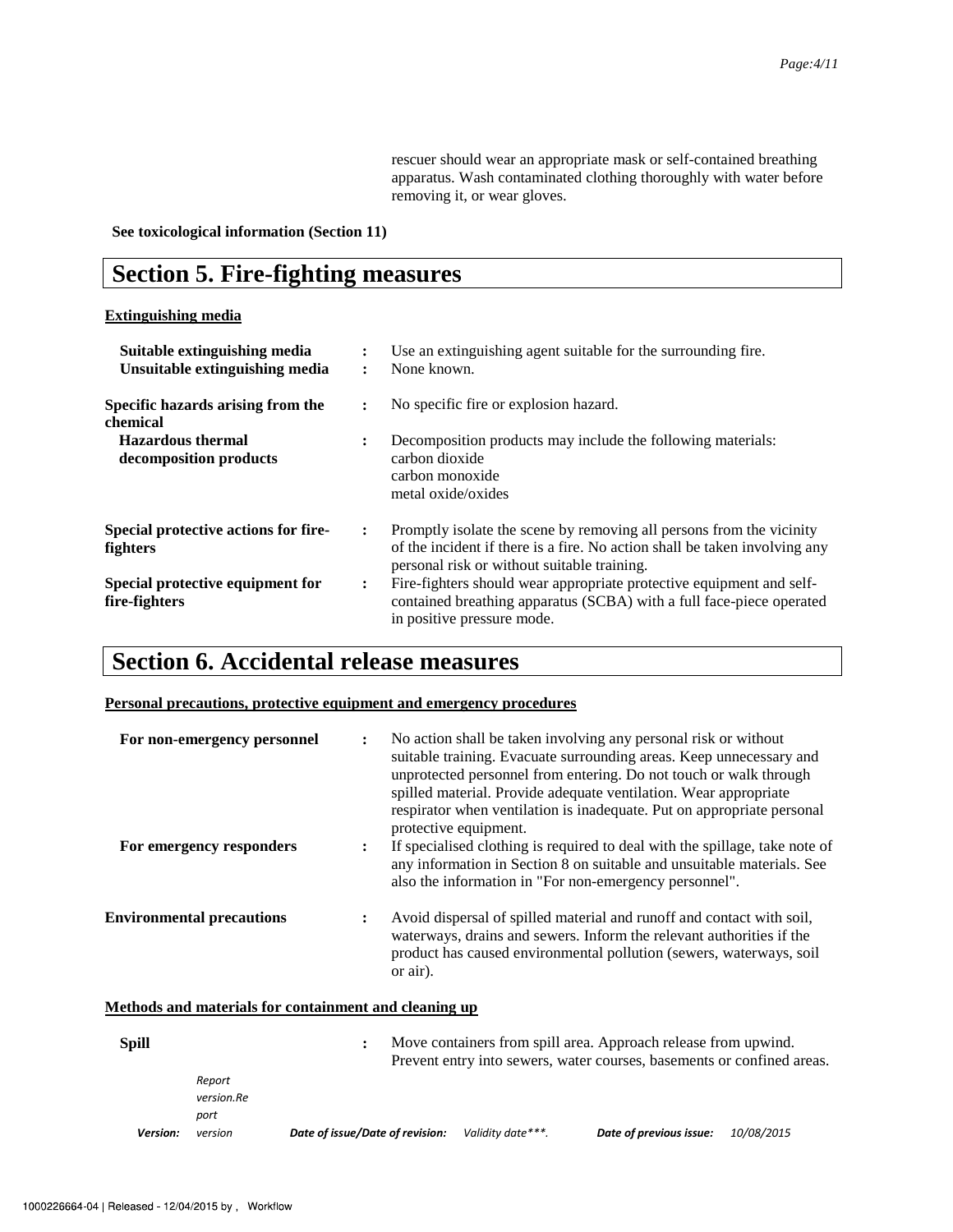Avoid dust generation. Do not dry sweep. Vacuum dust with equipment fitted with a HEPA filter and place in a closed, labeled waste container. Dispose of via a licensed waste disposal contractor. Note: see Section 1 for emergency contact information and Section 13 for waste disposal.

## **Section 7. Handling and storage**

#### **Precautions for safe handling**

| <b>Protective measures</b>                                      | $\ddot{\cdot}$ | Put on appropriate personal protective equipment (see Section 8).<br>Persons with a history of skin sensitization problems should not be<br>employed in any process in which this product is used. Do not get in<br>eyes or on skin or clothing. Do not ingest. Use only with adequate<br>ventilation. Wear appropriate respirator when ventilation is<br>inadequate. Keep in the original container or an approved alternative<br>made from a compatible material, kept tightly closed when not in use.<br>Empty containers retain product residue and can be hazardous. Do not<br>reuse container. |
|-----------------------------------------------------------------|----------------|------------------------------------------------------------------------------------------------------------------------------------------------------------------------------------------------------------------------------------------------------------------------------------------------------------------------------------------------------------------------------------------------------------------------------------------------------------------------------------------------------------------------------------------------------------------------------------------------------|
| Advice on general occupational<br>hygiene                       | $\ddot{\cdot}$ | Eating, drinking and smoking should be prohibited in areas where this<br>material is handled, stored and processed. Workers should wash hands<br>and face before eating, drinking and smoking. Remove contaminated<br>clothing and protective equipment before entering eating areas. See<br>also Section 8 for additional information on hygiene measures.                                                                                                                                                                                                                                          |
| Conditions for safe storage,<br>including any incompatibilities | $\ddot{\cdot}$ | Store in accordance with local regulations. Store in original container<br>protected from direct sunlight in a dry, cool and well-ventilated area,<br>away from incompatible materials (see Section 10) and food and<br>drink. Keep container tightly closed and sealed until ready for use.<br>Containers that have been opened must be carefully resealed and kept<br>upright to prevent leakage. Do not store in unlabeled containers. Use<br>appropriate containment to avoid environmental contamination.                                                                                       |

## **Section 8. Exposure controls/personal protection**

| <b>Occupational exposure limits</b><br>None. |                                                                                                                                                                                                                                                                                                                                                          |
|----------------------------------------------|----------------------------------------------------------------------------------------------------------------------------------------------------------------------------------------------------------------------------------------------------------------------------------------------------------------------------------------------------------|
| Appropriate engineering controls             | Use only with a dequate ventilation. Use process enclosures, local<br>exhaust ventilation or other engineering controls to keep worker<br>exposure to airborne contaminants below any recommended or<br>statutory limits.                                                                                                                                |
| <b>Environmental exposure controls</b>       | Emissions from ventilation or work process equipment should be<br>$\ddot{\phantom{a}}$<br>checked to ensure they comply with the requirements of<br>environmental protection legislation. In some cases, fume scrubbers,<br>filters or engineering modifications to the process equipment will be<br>necessary to reduce emissions to acceptable levels. |
| Individual protection measures               |                                                                                                                                                                                                                                                                                                                                                          |
| Report                                       |                                                                                                                                                                                                                                                                                                                                                          |

|          | version.Re |                                 |                   |                         |                   |
|----------|------------|---------------------------------|-------------------|-------------------------|-------------------|
|          | port       |                                 |                   |                         |                   |
| Version: | version    | Date of issue/Date of revision: | Validity date***. | Date of previous issue: | <i>10/08/2015</i> |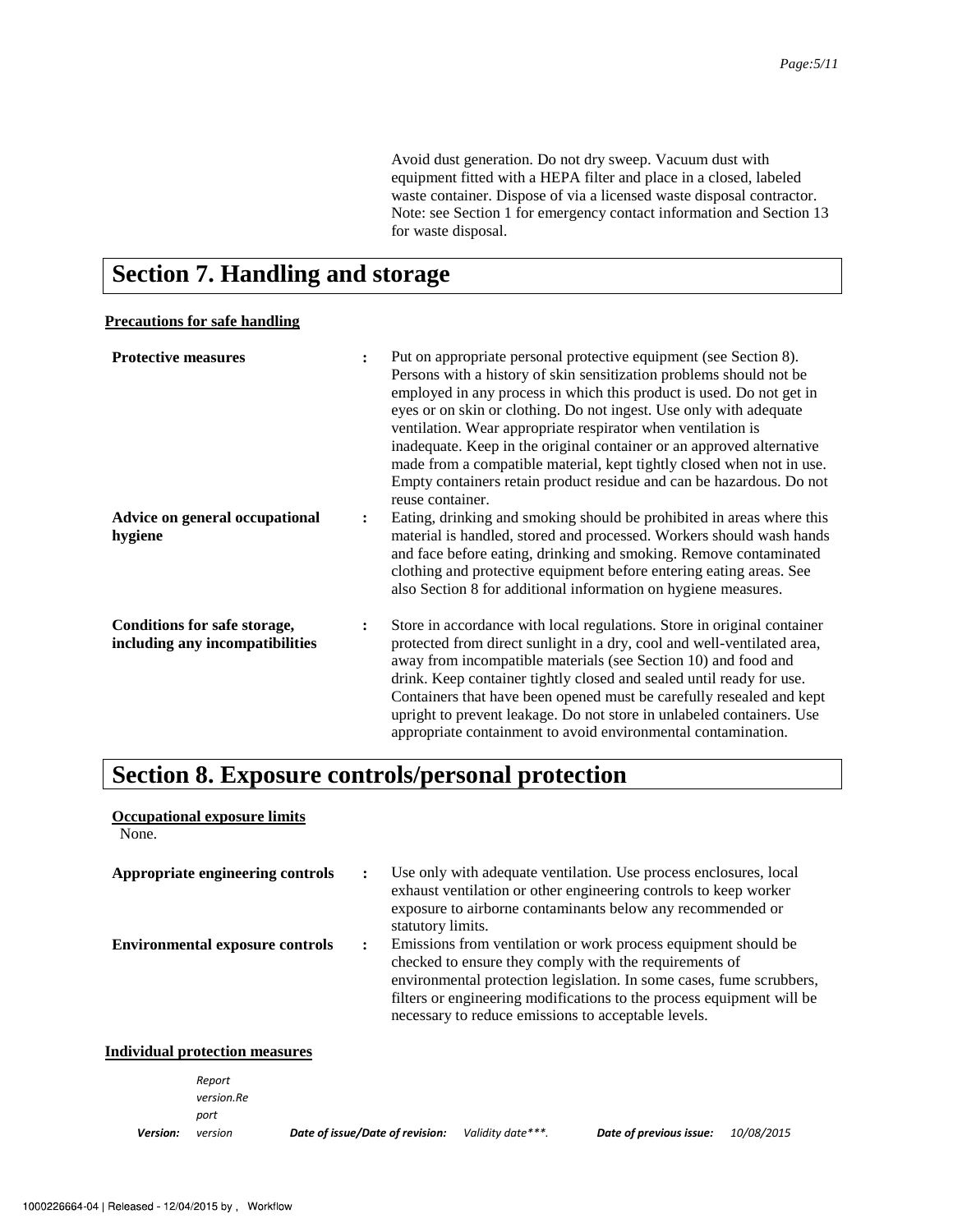| <b>Hygiene</b> measures<br><b>Eye/face protection</b> | Wash hands, forearms and face thoroughly after handling chemical<br>:<br>products, before eating, smoking and using the lavatory and at the end<br>of the working period. Appropriate techniques should be used to<br>remove potentially contaminated clothing. Contaminated work<br>clothing should not be allowed out of the workplace. Wash<br>contaminated clothing before reusing. Ensure that eyewash stations<br>and safety showers are close to the workstation location.<br>Protective eyewear is not required, but may be used in situations were<br>$\ddot{\cdot}$<br>contact is expected. |
|-------------------------------------------------------|-------------------------------------------------------------------------------------------------------------------------------------------------------------------------------------------------------------------------------------------------------------------------------------------------------------------------------------------------------------------------------------------------------------------------------------------------------------------------------------------------------------------------------------------------------------------------------------------------------|
| <b>Skin protection</b>                                |                                                                                                                                                                                                                                                                                                                                                                                                                                                                                                                                                                                                       |
| <b>Hand protection</b>                                | Protective gloves are not required, but may be used in situations were<br>$\ddot{\cdot}$<br>significant contact is expected.                                                                                                                                                                                                                                                                                                                                                                                                                                                                          |
| <b>Body protection</b>                                | No special protective clothing is required.<br>:                                                                                                                                                                                                                                                                                                                                                                                                                                                                                                                                                      |
| Other skin protection                                 | Appropriate footwear and any additional skin protection measures<br>:<br>should be selected based on the task being performed and the risks<br>involved and should be approved by a specialist before handling this<br>product.                                                                                                                                                                                                                                                                                                                                                                       |
| <b>Respiratory protection</b>                         | Use a properly fitted, particulate filter respirator complying with an<br>$\ddot{\cdot}$<br>approved standard if a risk assessment indicates this is necessary.<br>Respirator selection must be based on known or anticipated exposure<br>levels, the hazards of the product and the safe working limits of the<br>selected respirator.                                                                                                                                                                                                                                                               |

## **Section 9. Physical and chemical properties**

#### **Appearance**

| <b>Physical state</b>            | solid<br>$\ddot{\cdot}$                                                         |            |  |  |  |  |
|----------------------------------|---------------------------------------------------------------------------------|------------|--|--|--|--|
| <b>Color</b>                     | Off-white to pink<br>$\ddot{\cdot}$                                             |            |  |  |  |  |
| Odor                             | Fertilizer<br>$\ddot{\phantom{a}}$                                              |            |  |  |  |  |
| Odor threshold                   | Not available.<br>$\ddot{\cdot}$                                                |            |  |  |  |  |
| pН                               | Not available.<br>$\ddot{\phantom{a}}$                                          |            |  |  |  |  |
| <b>Melting point</b>             | Not available.                                                                  |            |  |  |  |  |
| <b>Boiling point</b>             | Not available.<br>:                                                             |            |  |  |  |  |
| <b>Flash point</b>               | Not available.<br>:                                                             |            |  |  |  |  |
| <b>Evaporation rate</b>          | Not available.<br>$\ddot{\cdot}$                                                |            |  |  |  |  |
| <b>Flammability</b> (solid, gas) | Not available.<br>$\ddot{\cdot}$                                                |            |  |  |  |  |
| Lower and upper explosive        | Lower: Not available.<br>$\ddot{\cdot}$                                         |            |  |  |  |  |
| (flammable) limits               | <b>Upper:</b> Not available.                                                    |            |  |  |  |  |
| Vapor pressure                   | Not available.<br>:                                                             |            |  |  |  |  |
| <b>Vapor density</b>             | Not available.<br>$\ddot{\phantom{a}}$                                          |            |  |  |  |  |
| <b>Relative density</b>          | Not available.<br>፡                                                             |            |  |  |  |  |
| <b>Solubility</b>                | Not available.<br>$\ddot{\cdot}$                                                |            |  |  |  |  |
| <b>Partition coefficient: n-</b> | Not available.<br>$\ddot{\cdot}$                                                |            |  |  |  |  |
| octanol/water                    |                                                                                 |            |  |  |  |  |
| Report                           |                                                                                 |            |  |  |  |  |
| version.Re                       |                                                                                 |            |  |  |  |  |
| port                             |                                                                                 |            |  |  |  |  |
| Version:<br>version              | Date of issue/Date of revision:<br>Validity date***.<br>Date of previous issue: | 10/08/2015 |  |  |  |  |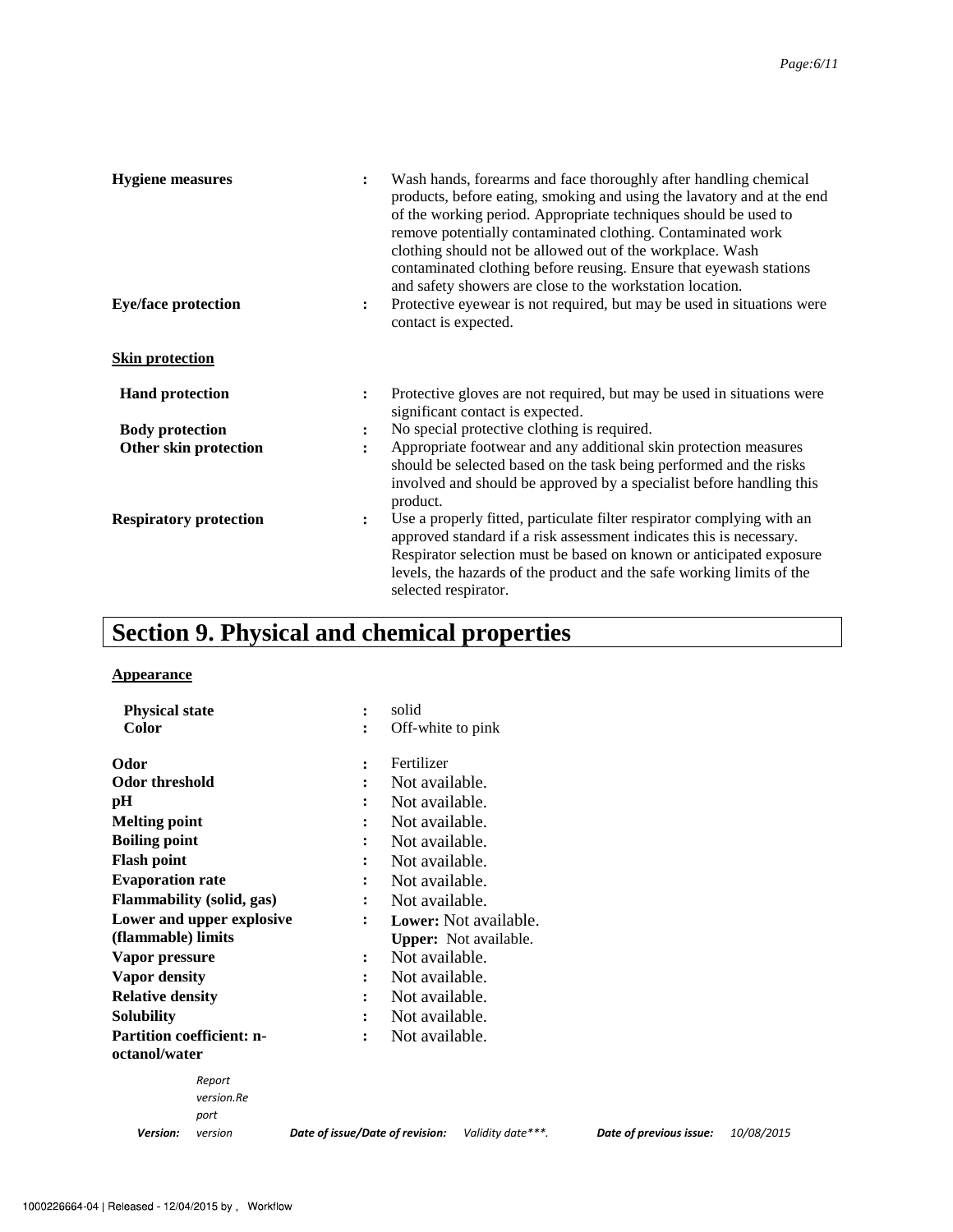| <b>Auto-ignition temperature</b> | $\mathbf{1}$ | Not available.                   |
|----------------------------------|--------------|----------------------------------|
| <b>Decomposition temperature</b> |              | Not available.                   |
| <b>Viscosity</b>                 |              | <b>Dynamic:</b> Not available.   |
|                                  |              | <b>Kinematic:</b> Not available. |

## **Section 10. Stability and reactivity**

| <b>Reactivity</b>                         | ٠                    | No specific test data related to reactivity available for this product or<br>its ingredients. |
|-------------------------------------------|----------------------|-----------------------------------------------------------------------------------------------|
| <b>Chemical stability</b>                 |                      | The product is stable.                                                                        |
| <b>Possibility of hazardous reactions</b> | $\ddot{\phantom{a}}$ | Under normal conditions of storage and use, hazardous reactions will                          |
|                                           |                      | not occur.                                                                                    |
| <b>Conditions to avoid</b>                | :                    | No specific data.                                                                             |
| Incompatible materials                    | ٠                    | No specific data.                                                                             |
| <b>Hazardous decomposition</b>            | ÷                    | Under normal conditions of storage and use, hazardous decomposition                           |
| products                                  |                      | products should not be produced.                                                              |

## **Section 11. Toxicological information**

#### **Information on toxicological effects**

#### **Acute toxicity**

| <b>Product/ingredient name</b> | <b>Result</b>   | <b>Species</b> | <b>Dose</b>         | <b>Exposure</b> |
|--------------------------------|-----------------|----------------|---------------------|-----------------|
|                                |                 |                |                     |                 |
|                                | LD50 Oral       | Rat            | $> 5,000$ mg/kg     | -               |
|                                | LC50 Inhalation | Rat            | $2.35 \text{ mg}/1$ | 4 h             |
|                                | LD50 Dermal     | Rat            | $> 5,000$ mg/kg     | -               |

**Conclusion/Summary : Very low toxicity to humans or animals.** 

#### **Irritation/Corrosion**

| <b>Product/ingredient name</b> | <b>Result</b> | <b>Species</b> | <b>Score</b> | <b>Exposure</b> | <b>Observation</b> |
|--------------------------------|---------------|----------------|--------------|-----------------|--------------------|
|                                | Eyes -        | Rabbit         | 2.0          |                 |                    |
|                                | Redness of    |                |              |                 |                    |
|                                | the           |                |              |                 |                    |
|                                | conjunctivae  |                |              |                 |                    |
|                                | Skin -        | Rabbit         | 1.0          |                 |                    |
|                                | Erythema/Es   |                |              |                 |                    |
|                                | char          |                |              |                 |                    |

| <b>Conclusion/Summary</b><br>Skin |   | May cause skin irritation.<br>Moderate |
|-----------------------------------|---|----------------------------------------|
| Eves                              | : |                                        |
| <b>Respiratory</b>                |   | May cause respiratory irritation       |
| <b>Sensitization</b>              |   |                                        |
|                                   |   |                                        |

 $Report$  $version$ *Re* port

Version: version

*Date of issue/Date of revision:* Validity date<sup>\*\*\*</sup>. Date of previous issue: 10/08/2015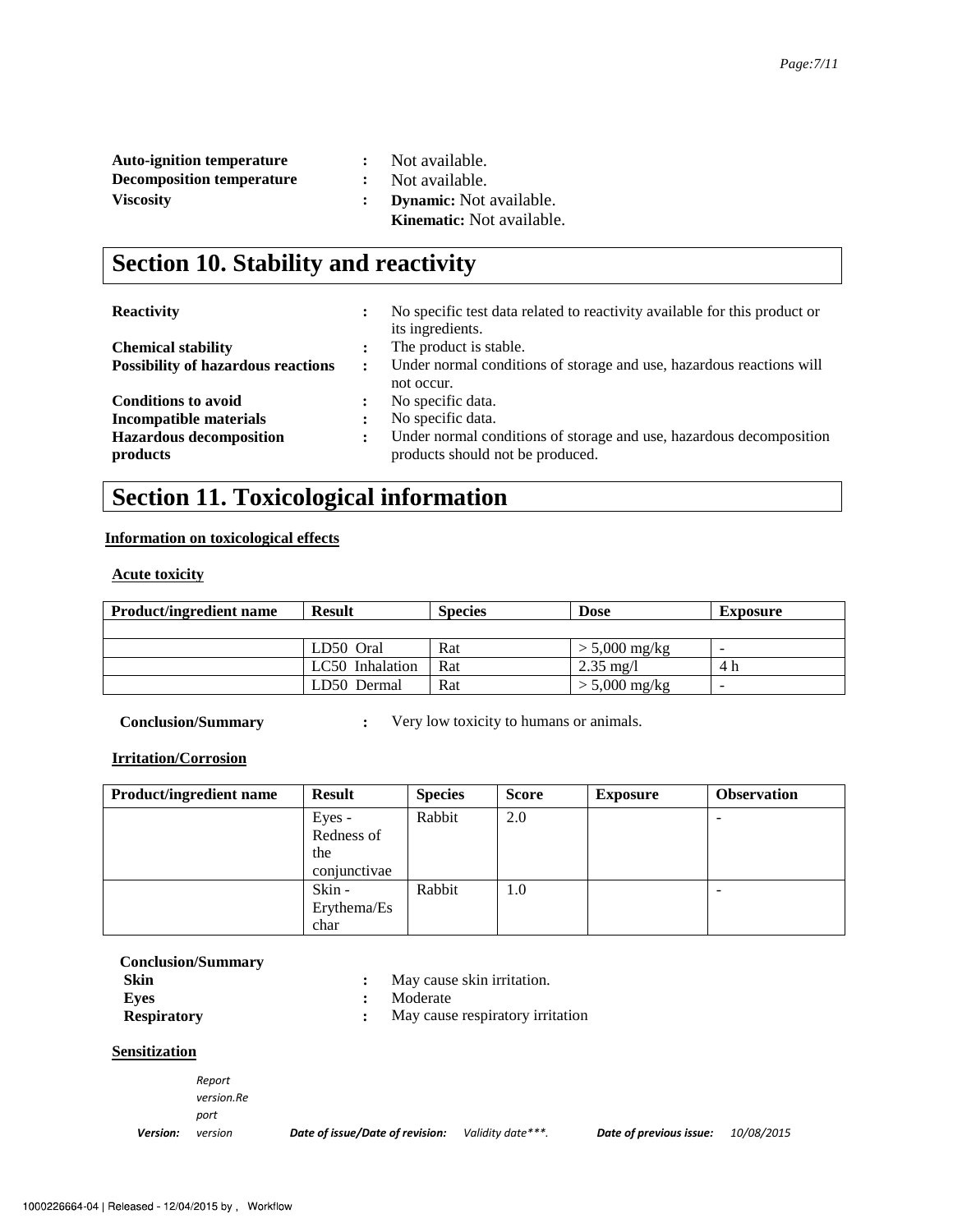| <b>Product/ingredient name</b>                                                                                            | Route of exposure                      |                                                                                                                                                                                                                                                                                                                            | <b>Species</b> | <b>Result</b> |
|---------------------------------------------------------------------------------------------------------------------------|----------------------------------------|----------------------------------------------------------------------------------------------------------------------------------------------------------------------------------------------------------------------------------------------------------------------------------------------------------------------------|----------------|---------------|
|                                                                                                                           | Skin                                   |                                                                                                                                                                                                                                                                                                                            | Guinea pig     | Sensitizing   |
| <b>Conclusion/Summary</b><br>Skin<br><b>Respiratory</b>                                                                   | $\ddot{\cdot}$<br>$\ddot{\phantom{a}}$ | May cause skin sensitization.<br>Not available.                                                                                                                                                                                                                                                                            |                |               |
| <b>Mutagenicity</b>                                                                                                       |                                        |                                                                                                                                                                                                                                                                                                                            |                |               |
| <b>Conclusion/Summary</b>                                                                                                 | $\ddot{\cdot}$                         | No known significant effects or critical hazards.                                                                                                                                                                                                                                                                          |                |               |
| <b>Carcinogenicity</b>                                                                                                    |                                        |                                                                                                                                                                                                                                                                                                                            |                |               |
| <b>Conclusion/Summary</b>                                                                                                 | :                                      | No known significant effects or critical hazards.                                                                                                                                                                                                                                                                          |                |               |
| <b>Reproductive toxicity</b>                                                                                              |                                        |                                                                                                                                                                                                                                                                                                                            |                |               |
| <b>Conclusion/Summary</b>                                                                                                 | :                                      | No known significant effects or critical hazards.                                                                                                                                                                                                                                                                          |                |               |
| <b>Teratogenicity</b>                                                                                                     |                                        |                                                                                                                                                                                                                                                                                                                            |                |               |
| <b>Conclusion/Summary</b>                                                                                                 | $\ddot{\cdot}$                         | No known significant effects or critical hazards.                                                                                                                                                                                                                                                                          |                |               |
| Specific target organ toxicity (single exposure)<br>Not available.                                                        |                                        |                                                                                                                                                                                                                                                                                                                            |                |               |
| <b>Specific target organ toxicity (repeated exposure)</b><br>Not available.<br><b>Aspiration hazard</b><br>Not available. |                                        |                                                                                                                                                                                                                                                                                                                            |                |               |
| Information on the likely routes of<br>exposure                                                                           | $\ddot{\cdot}$                         | Not available.                                                                                                                                                                                                                                                                                                             |                |               |
| <b>Potential chronic health effects</b>                                                                                   |                                        |                                                                                                                                                                                                                                                                                                                            |                |               |
| <b>Conclusion/Summary</b>                                                                                                 | :                                      | No known significant effects or critical hazards.                                                                                                                                                                                                                                                                          |                |               |
| <b>General</b><br>Carcinogenicity<br><b>Mutagenicity</b><br><b>Teratogenicity</b><br><b>Developmental effects</b>         | :<br>$\ddot{\cdot}$                    | Once sensitized, a severe allergic reaction may occur when<br>subsequently exposed to very low levels.<br>No known significant effects or critical hazards.<br>No known significant effects or critical hazards.<br>No known significant effects or critical hazards.<br>No known significant effects or critical hazards. |                |               |
| <b>Fertility effects</b>                                                                                                  | $\ddot{\cdot}$                         | No known significant effects or critical hazards.                                                                                                                                                                                                                                                                          |                |               |

# **Section 12. Ecological information**

|          | Report     |                                 |                   |                         |            |
|----------|------------|---------------------------------|-------------------|-------------------------|------------|
|          | version.Re |                                 |                   |                         |            |
|          | port       |                                 |                   |                         |            |
| Version: | version    | Date of issue/Date of revision: | Validity date***. | Date of previous issue: | 10/08/2015 |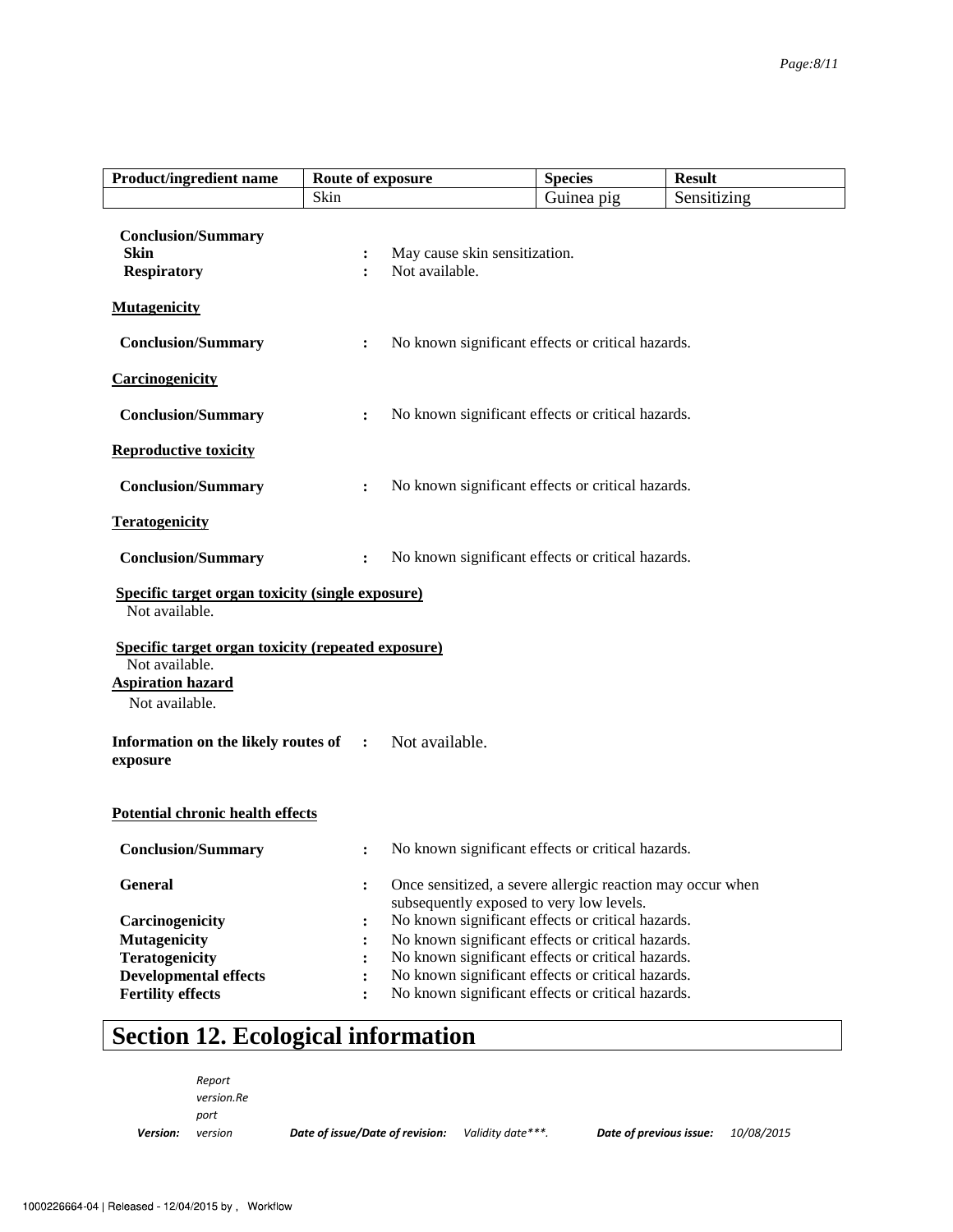#### **Toxicity**

| <b>Conclusion/Summary</b>        | $\ddot{\cdot}$       | Not available.                                    |
|----------------------------------|----------------------|---------------------------------------------------|
| Persistence and degradability    |                      |                                                   |
| <b>Conclusion/Summary</b>        | $\ddot{\phantom{a}}$ | No known significant effects or critical hazards. |
|                                  |                      |                                                   |
| <b>Mobility in soil</b>          |                      |                                                   |
| Soil/water partition coefficient | $\ddot{\cdot}$       | Not available.                                    |
| (KOC)<br>Other adverse effects   | $\ddot{\cdot}$       | No known significant effects or critical hazards. |

## **Section 13. Disposal considerations**

**Disposal methods** : The generation of waste should be avoided or minimized wherever possible. Disposal of this product, solutions and any by-products should at all times comply with the requirements of environmental protection and waste disposal legislation and any regional local authority requirements. Dispose of surplus and non-recyclable products via a licensed waste disposal contractor. Waste should not be disposed of untreated to the sewer unless fully compliant with the requirements of all authorities with jurisdiction. Waste packaging should be recycled. Incineration or landfill should only be considered when recycling is not feasible. This material and its container must be disposed of in a safe way. Care should be taken when handling emptied containers that have not been cleaned or rinsed out. Empty containers or liners may retain some product residues. Avoid dispersal of spilled material and runoff and contact with soil, waterways, drains and sewers.

### **Section 14. Transport information**

| <b>Regulatory</b><br>information<br>UN no.<br><b>DOT</b>     | Proper shipping name<br>Not Regulated | <b>Class</b> | $PG^*$ | <b>Note</b> |
|--------------------------------------------------------------|---------------------------------------|--------------|--------|-------------|
| IATA(C)<br>IATA(P)                                           | Not Regulated                         |              |        |             |
| <b>IMDG</b><br><b>TDG</b><br>PG <sup>*</sup> : Packing group | Not Regulated<br>Not Regulated        |              |        |             |

## **Section 15. Regulatory information**

 $Report$  $version$ *Re* port

*version Date of issue/Date of revision: Validity date\*\*\*. Date of previous issue: 10/08/2015* 

Version: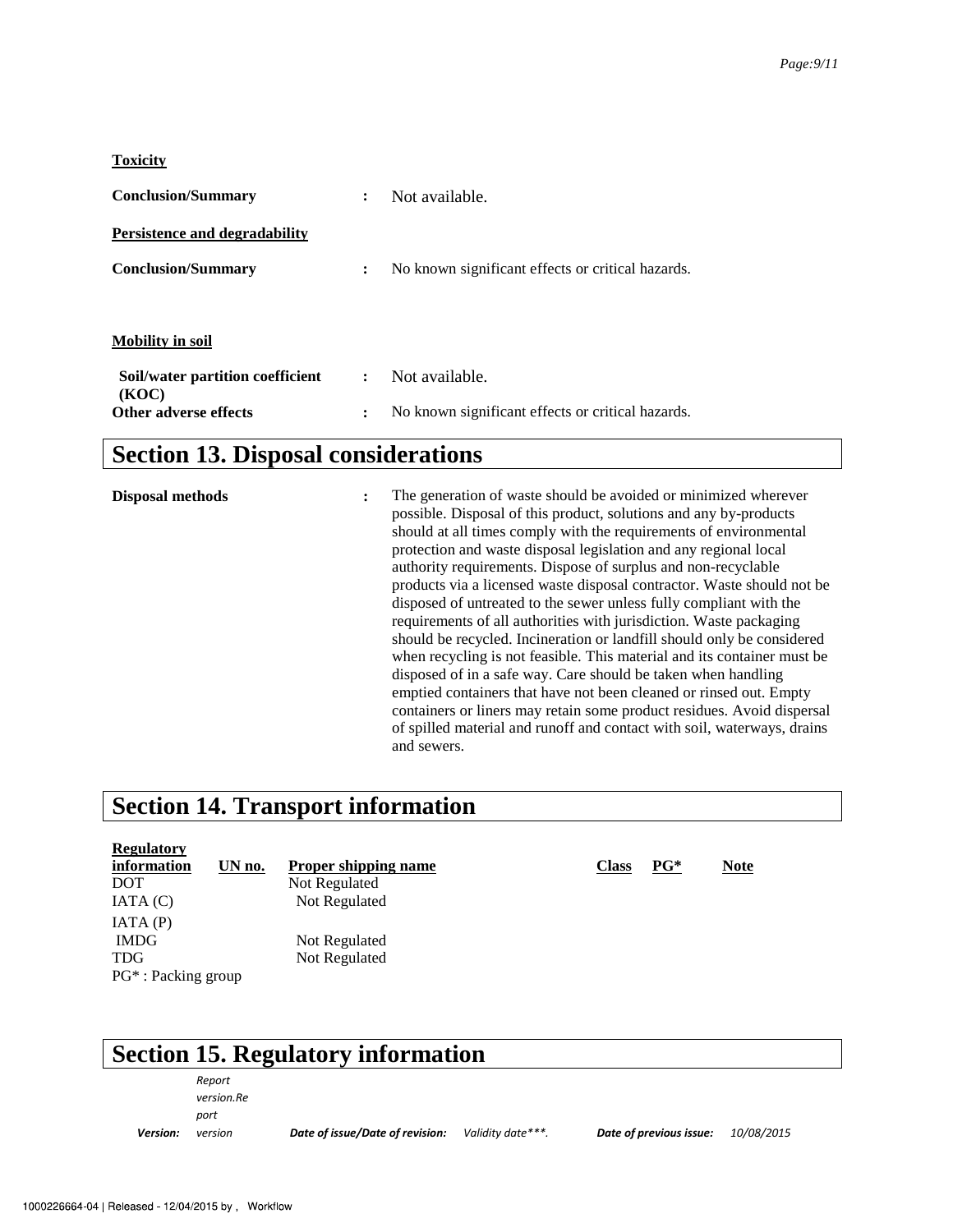| <b>Signal word</b><br><b>CAUTION!</b><br><b>Emergency Overview</b><br>Keep out of reach of children.<br>$\ddot{\cdot}$<br>Causes moderate eye irritation.<br>Harmful if inhaled.<br>Avoid contact with eyes, skin and clothing.<br>Avoid breathing dust, vapor or spray mist.<br>Wear safety glasses. |  |
|-------------------------------------------------------------------------------------------------------------------------------------------------------------------------------------------------------------------------------------------------------------------------------------------------------|--|
|                                                                                                                                                                                                                                                                                                       |  |
|                                                                                                                                                                                                                                                                                                       |  |
|                                                                                                                                                                                                                                                                                                       |  |
|                                                                                                                                                                                                                                                                                                       |  |
|                                                                                                                                                                                                                                                                                                       |  |
|                                                                                                                                                                                                                                                                                                       |  |
|                                                                                                                                                                                                                                                                                                       |  |
| Wash throughly with soap and water after handling and before eating,                                                                                                                                                                                                                                  |  |
| drinking, chewing gum, or using tobacco.                                                                                                                                                                                                                                                              |  |
| Prolonged or frequently repeated skin contact may cause allergic reactions                                                                                                                                                                                                                            |  |
| in some individuals.                                                                                                                                                                                                                                                                                  |  |
| <b>U.S. Federal regulations</b><br>United States inventory (TSCA 8b):<br>$\ddot{\cdot}$                                                                                                                                                                                                               |  |
| Not determined.                                                                                                                                                                                                                                                                                       |  |
|                                                                                                                                                                                                                                                                                                       |  |
| <b>State regulations</b>                                                                                                                                                                                                                                                                              |  |
| California Prop. 65                                                                                                                                                                                                                                                                                   |  |
| Not available.                                                                                                                                                                                                                                                                                        |  |
|                                                                                                                                                                                                                                                                                                       |  |
| <b>International lists</b>                                                                                                                                                                                                                                                                            |  |
| <b>National inventory</b>                                                                                                                                                                                                                                                                             |  |
| <b>Australia</b><br>At least one component is not listed.<br>$\ddot{\cdot}$                                                                                                                                                                                                                           |  |
| Canada<br>At least one component is not listed.<br>:                                                                                                                                                                                                                                                  |  |
| At least one component is not listed.<br>China<br>:                                                                                                                                                                                                                                                   |  |
| At least one component is not listed.<br><b>Europe</b><br>:                                                                                                                                                                                                                                           |  |
| Japan<br>At least one component is not listed.<br>፡                                                                                                                                                                                                                                                   |  |
| Not determined.<br><b>Malaysia</b><br>፡                                                                                                                                                                                                                                                               |  |
| <b>New Zealand</b><br>At least one component is not listed.                                                                                                                                                                                                                                           |  |
| <b>Philippines</b><br>At least one component is not listed.<br>:                                                                                                                                                                                                                                      |  |
| <b>Republic of Korea</b><br>At least one component is not listed.<br>:                                                                                                                                                                                                                                |  |
| <b>Taiwan</b><br>Not determined.<br>$\ddot{\cdot}$                                                                                                                                                                                                                                                    |  |

## **Section 16. Other information**